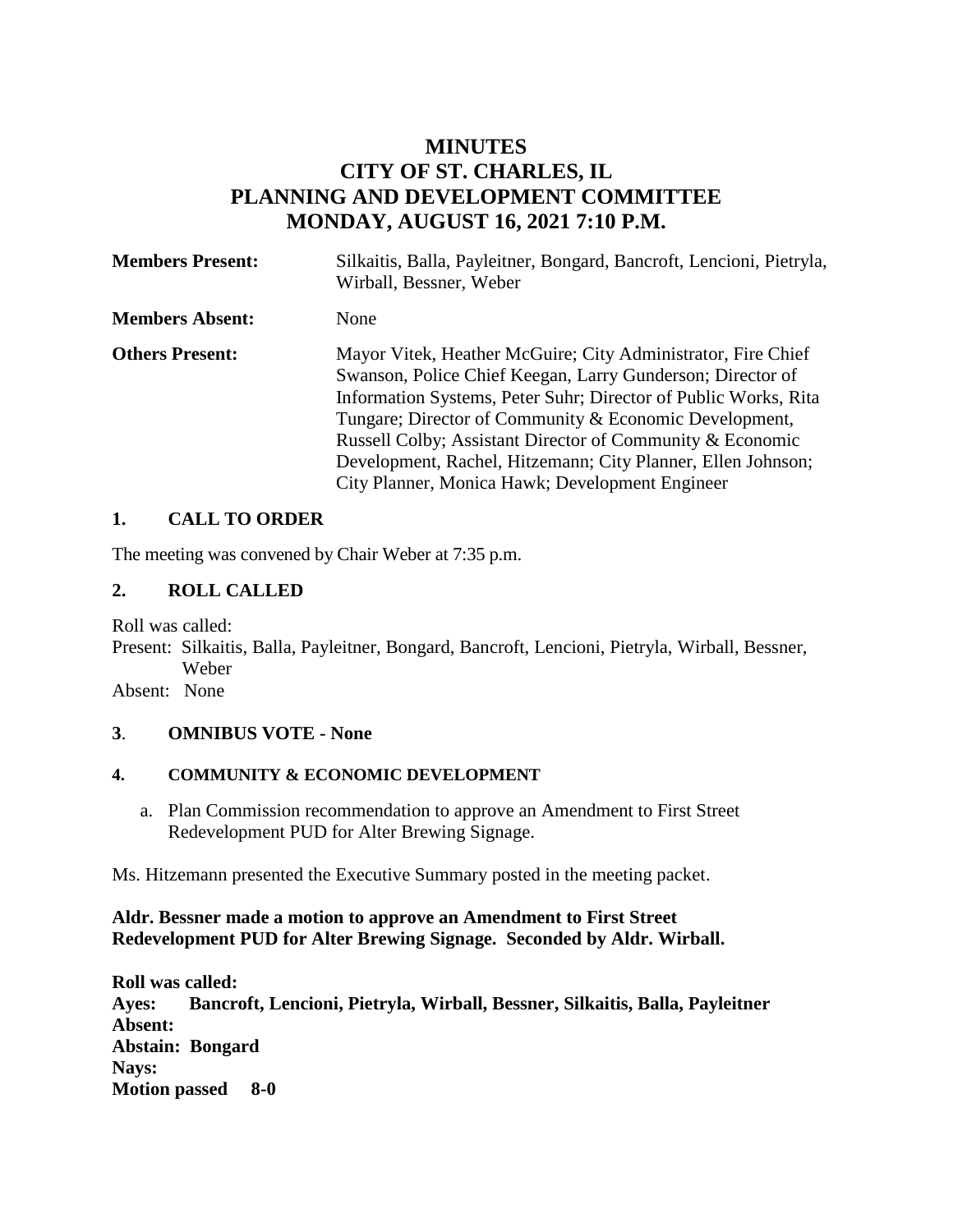b. Update regarding expiration of the Crystal Lofts PUD, northeast corner of S.  $13<sup>th</sup>$  Ave. and Indiana Ave.

Mr. Colby presented the Executive Summary posted in the meeting packet.

Ald. Bessner had no problem with the extension, but said the site looks unsafe and asked that the open doorways and the gaps in the fencing be addressed.

Ald. Wirball asked about the timeframe for completing this project and if funding is available to move the project forward in a timely manner.

Jeff Funke, representative for owner, said it will take about 2 months to complete. They have the funding and subcontractors ready to begin the work.

Ald. Payleitner said they were told the windows were ready to "pop in" and questioned the status of that work. Mr. Colby stated the work is a bit more complicated than what was stated.

Ald. Lencioni asked for an update on what was done within the original 60-day extension. Mr. Funke said they had a structural report done and drawings completed. They also raised the money to start the first phase. There have been no changes made to the site because they do not have a permit yet to begin the work.

Ald. Wirball asked if they intend to finish off the property completely as in the picture or just get it in a condition that will allow them to sell the property. Mr. Funke said they plan to do both. The first phase is to get it to look like the picture so they can bring people in it and then at some point use it for industrial storage or a car condo concept.

Ald. Bongard clarified that nothing has changed with the physical state of the building within the last 60 days. Mr. Funke confirmed this is correct.

Ald. Payleitner asked if the chain link fence will come down in the first phase. Mr. Funke said they are planning on installing transparent fencing on the south and west sides and a solid fence on the north side. The chain link fence will be gone. However, the timing will depend on how quickly they get their permits.

Ald. Silkaitis asked how long it takes to get a permit. Mr. Colby said the review period is typically two weeks provided they receive a complete submittal. It could potentially be about one month before the permit is issued if revisions are needed.

Ald. Wirball asked if the funding they have is just for phase 1. Mr. Funke said that is correct. Ald. Wirball also asked what the issuance of a violation notice means to a developer. Mr. Colby said it requires the property be brought into compliance with the property maintenance code.

## **Aldr. Lencioni made a motion to approve a 60-day extension. Seconded by Aldr. Bancroft.**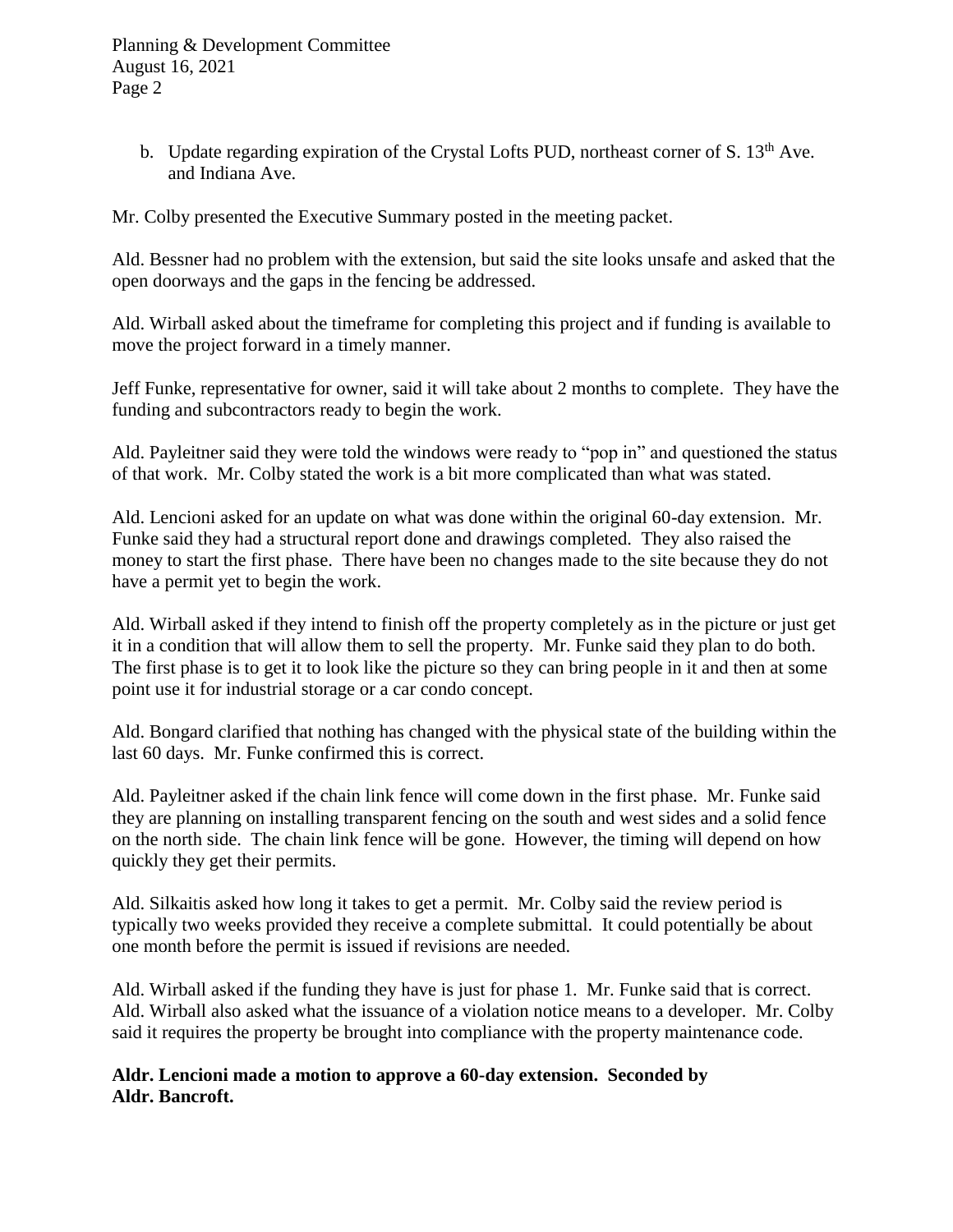**Roll was called: Ayes: Bancroft, Lencioni, Pietryla, Wirball, Bessner, Balla Absent: Nays: Bongard, Silkaitis, Payleitner Motion passed 6-3**

c. Plan Commission recommendation to approve a Zoning Map Amendment, Special Use for PUD and PUD Preliminary Plan for 1023 W. Main St. Redevelopment.

Ms. Johnson presented the Executive Summary posted in the meeting packet.

Eric Carlson, project architect, explained the reasoning behind the three access points. They believe it is safer than just two access points because they will have quick in and out traffic off of North Ave. The site flow will be one-way from west to east. He noted the apartment is to be used for the owner's son. It will not be used for rental purposes.

Ald. Wirball expressed safety concerns regarding the position of the fuel pumps so close to Main Street. Mr. Carlson said they put the pump islands where they were previously to get flow on both sides.

Ald. Bessner asked if they had any intention of ever leasing or renting out the apartment space and whether or not it's safe to live above a gas station. Mr. Carlson said the new fuel tank technology & monitoring systems have increased significantly in recent years which help take away some of the environmental challenges.

Mohammed Ali, applicant, stated he only intends to have his son live in the apartment.

Ald. Silkaitis counted 13 variances for this property and said he would not be able to support all of them. He said he was fine with the gas station, but his biggest concern is with the residential use above the gas station. Mr. Carlson stated the variances come with doing work on this property. He said there isn't much that can be done that does not require a variance. It's a tight site that doesn't fit much of anything.

Ald. Lencioni also expressed concerns with some of the variances that were requested. He said the BL and CBD2 districts are the only commercial districts that allow for live-above units, but neither of these two districts allow for gas stations. He said it's important to have good transition between residential districts and commercial uses. The residents have a reason to expect a lesser intense use.

Ald. Pietryla asked if there were any other suburban locations that have this type of set-up with a residential unit above a gas station. Mr. Ali said it's common in Chicago and there are a few in the suburbs, but he did not have the names handy.

Ald. Bongard asked if they intend to continue with the project if the residential use is not included. Mr. Ali said they would have to look at their options.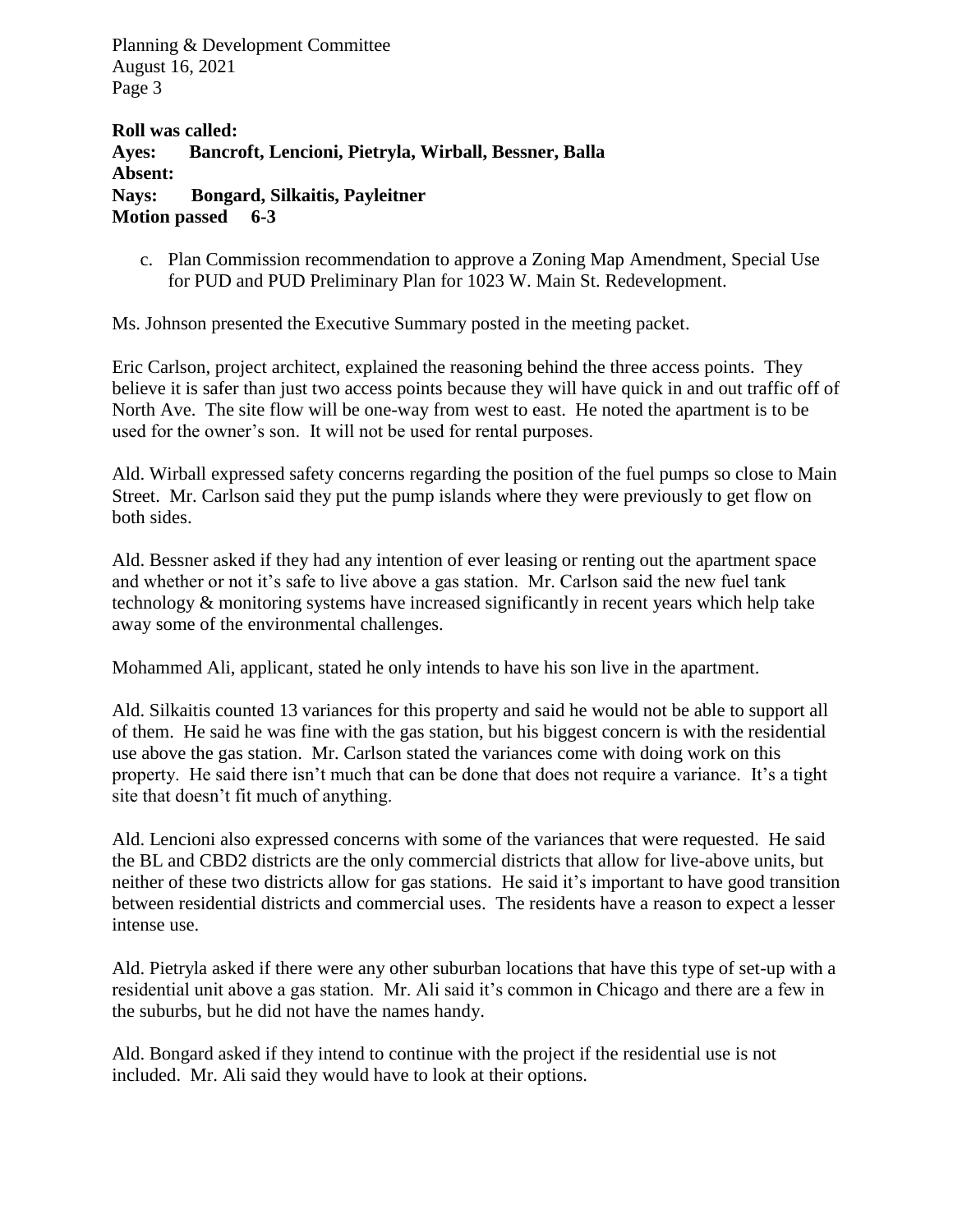Ald. Wirball noted one of the residents who lives behind the property expressed concern over the two-story building blocking her view and said he would not be able to support the residential use above the gas station. He's fine with just a modest gas station.

Mike Foulkes, resident, commented that they are trying to fit too much on such a small lot. He said if the apartment is considered unsafe for the general public then it should also be considered unsafe for the owner's family. He felt parking will become an issue with the convenience store and that no more than two pumps should be permitted. The gas station should be reduced in size to fit in proportion to the size of the lot and a second story should not be allowed.

Brian Gebhardt, 17 S.  $11<sup>th</sup>$  St., said there are a number of other gas stations fairly close to them and asked why they need another one. He had concerns with the current size of the proposed project.

**Ald. Wirball made a motion to approve a Zoning Map Amendment, Special Use for PUD and PUD Preliminary Plan for 1023 W. Main St. Redevelopment with the following conditions: a single-story structure only with no apartment or apartments; two fuel pump islands; no variance for the dumpster located away from 11th Street; and IDOT approval. Seconded by Ald. Pietryla.**

**Roll was called: Ayes: Bongard, Bancroft, Lencioni, Pietryla, Wirball, Bessner, Silkaitis, Balla, Payleitner Absent: Nays: Motion passed 9-0**

d. Plan Commission recommendation to approve a General Amendment to Title 17 of the St. Charles Municipal Code (Zoning Ordinance) pertaining to Microbreweries.

Ms. Johnson presented the Executive Summary posted in the meeting packet.

**Ald. Pietryla made a motion to approve a General Amendment to Title 17 of the St. Charles Municipal Code (Zoning Ordinance) pertaining to Microbreweries subject to option 1A; prohibit "Outdoor Entertainment" only for Microbreweries in M1 or M2 adjacent to residential zoning. Seconded by Ald. Silkaitis.** 

Ald. Lencioni stated he does not like having conditional zoning based on how close it is to residential. All people in M1 are not treated the same.

Ald. Payleitner said when they approved breweries they were a manufacturing business, but due to COVID they changed their business plan to become an entertainment use. She said she wasn't sure if that was fair to the residents to change the use because a brewery changes their business plan.

Ald. Lencioni said he wants consistency in the ordinance and that they should limit conditional zoning. Ald. Bancroft felt this was not conditional zoning.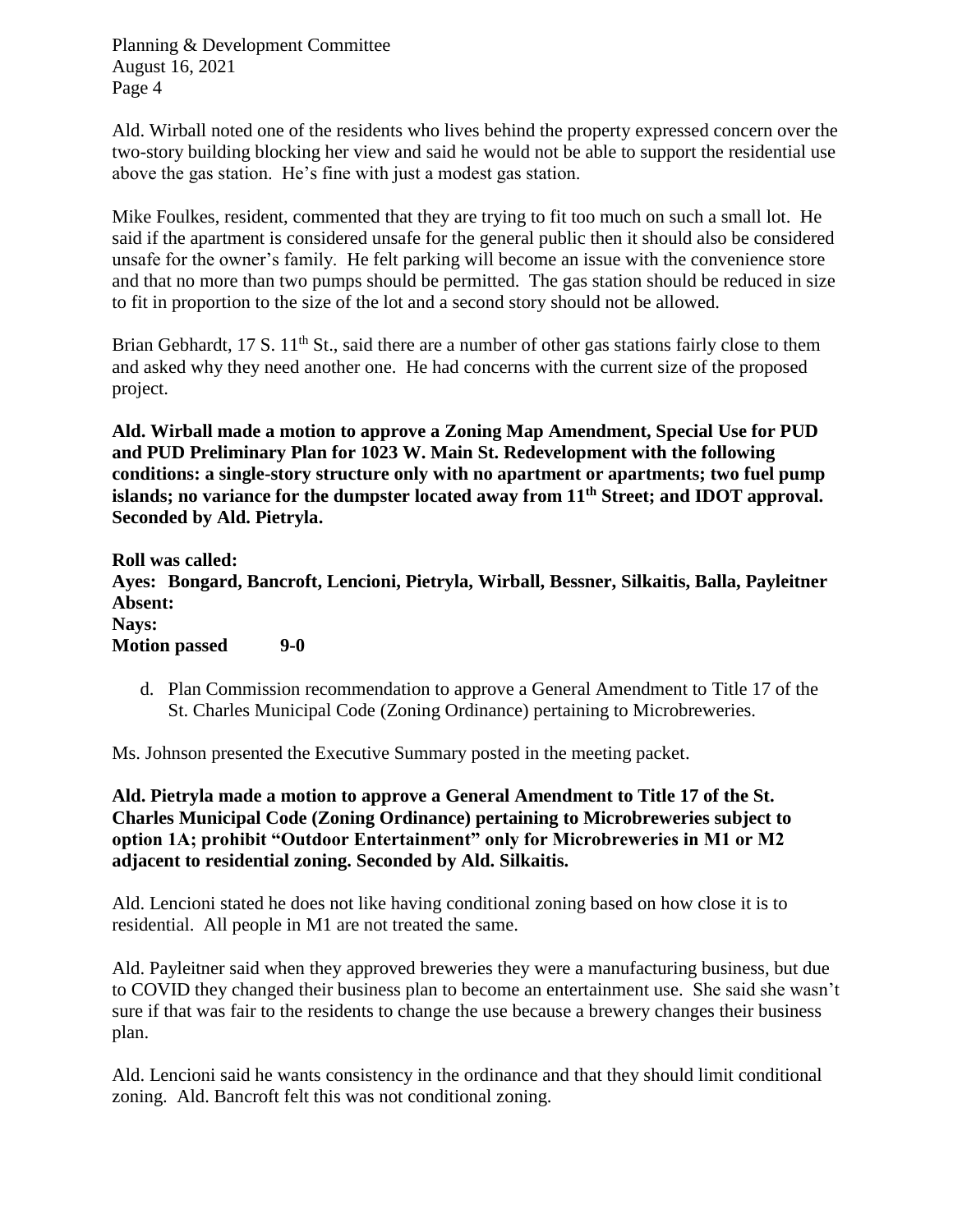Ald. Bongard asked if they needed to redefine what a microbrewery is. Ms. Johnson explained how they currently apply the use within the zoning ordinance, and what is proposed in the General Amendment.

Alexander Drayer, owner of D&G Brewing, said their original plan to include a taproom at some point was welcomed by the City. The City chose the zoning for this business and where they wanted the business to be located. The idea was always to have a small outdoor entertainment space and they received approvals to do this. He suggested a compromise of 8:00 p.m. on Fridays and Saturdays.

Steve Marck, 1860 Dean St., co-owner of Riverlands Brewery, said outside entertainment was in their plan all along and COVID just accelerated it. This industry has become a big economic motor for many small towns and employs many people. They have already built the outside complex and if they have to board it up, it will look bad for all. In fairness, he said there is noise from other sources too.

Martha Gass, 211 S.  $3<sup>rd</sup>$  Ave. asked for clarification as to what adjacent means in regards to this item. Ms. Johnson said it's from the property line or across the street.

Ald. Payleitner said her motion meant only for breweries adjacent to residential.

Ald. Bessner asked what the business model was before COVID. Mr. Drayer said they haven't changed their model all that much. He said they had the taproom before and bands played inside and on the deck.

Ald. Payleitner asked if outdoor entertainment was allowed at that venue before the City implemented a temporary COVID plan. Ms. Johnson said it was not allowed in conjunction with microbreweries, but it may have been allowed with a special event permit.

Matthew King, 320 State St., said he is about equal distance between the D&G Brewery and the bars along North Avenue. He read a letter in support of the microbreweries.

**Roll was called: Ayes: Bongard, Bancroft, Lencioni, Pietryla, Wirball, Bessner, Silkaitis, Balla, Payleitner Absent: Nays: Motion passed 9-0**

e. Presentation of a Concept Plan for Dean Street Mixed Use Project

Ms. Johnson presented the Executive Summary posted in the meeting packet.

Reimer Maneja, project manager for Slaten Construction, said one of the residential units will be for the owner and the other two will be for traveling managers and visitors.

Ald. Wirball asked if they have any future plans to rent out the units. Mr. Maneja said it is just intended to be owner occupied.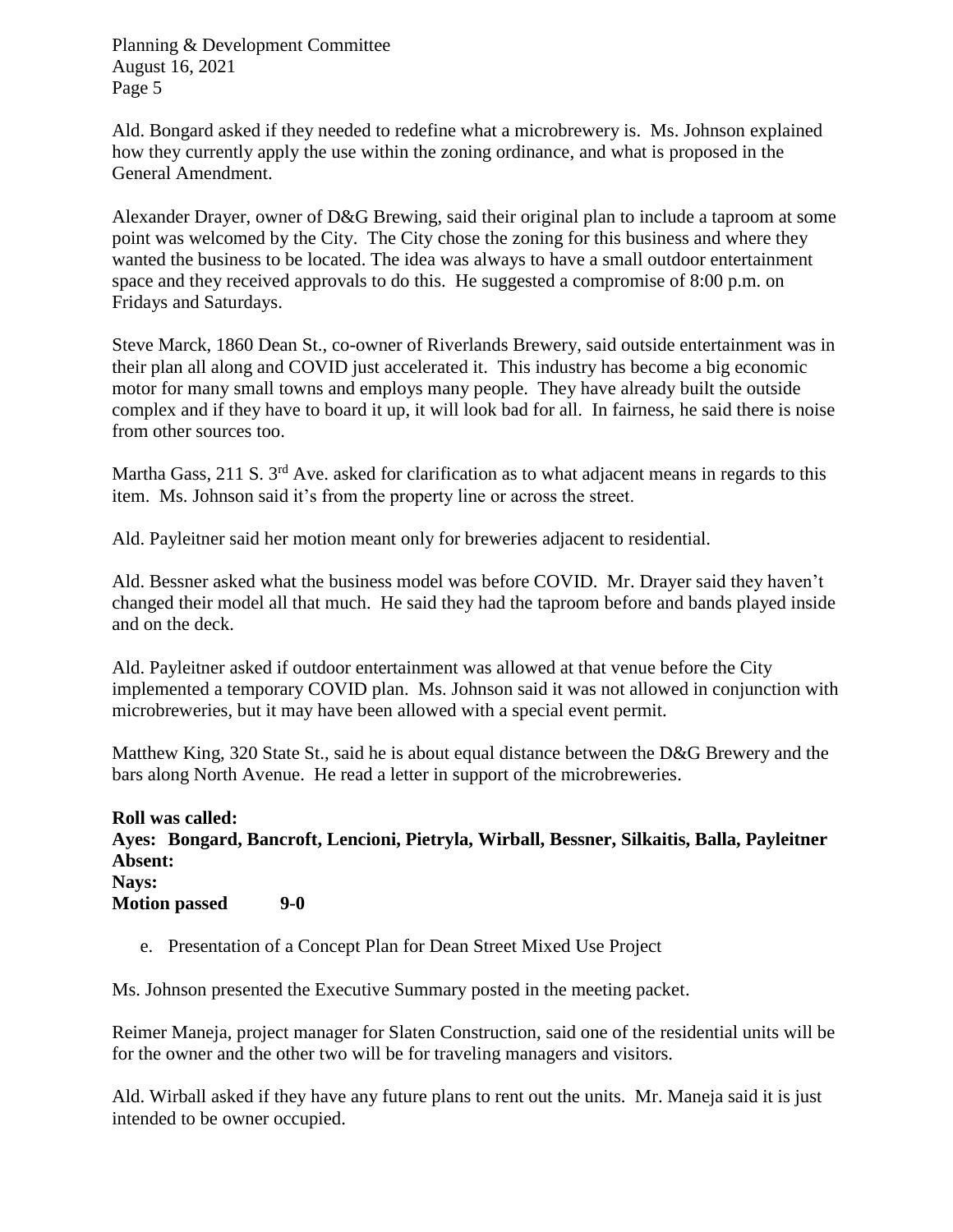Ald. Balla said the zoning doesn't allow for residential above commercial real estate. Ms. Johnson said it could be accommodated through a PUD or a general amendment to the zoning ordinance to allow some sort of live/work use in the manufacturing districts. The Plan Commission preferred to address it through a general amendment.

Ald. Bancroft said they could agree to a residential use of the PUD with a restriction that it needs to be occupied by someone affiliated with the business. Ald. Silkaitis did not see any advantage to allowing residential units. Ald. Lencioni said they will have a responsibility to residents who will be living in these areas to look out for their quality of life. He felt they were looking for trouble by doing this.

Chair Weber asked if the units would have separate utilities from the business below. Mr. Maneja said that was the plan.

Chair Weber said based on the feedback received, they would suggest continuing to move forward with the plan.

f. Presentation of a Concept Plan for River East Apartments.

Mr. Colby presented the Executive Summary posted in the meeting packet.

Ald. Bongard excused himself for this item.

Conrad Hurst, 9 E. Main St., and Curt Hurst, 700 N. 3<sup>rd</sup> Ave., discussed their plan. Mr. Curt Hurst said all of their planning is generated from the 2013 Comprehensive Plan. He said it meets the goals of the plan. The land is designated as part of the southern gateway to downtown and will include significant features outlined in the plan. The number of planned apartments may go down.

Ald. Wirball asked what the purpose is for closing off Indiana Ave. and the triangle right-of-way and having it conveyed over to them for private use. Mr. Curt Hurst said it is to have a larger patio area to be used by those in the building, a location for Sammy's Bikes and some open grassy space. They would also like to include some type of monumentation that the City would be proud of.

Ald. Wirball said he read the letters received from residents and he shares many of their concerns. He noted he has issues with turning over public property to a developer for private use. He felt the City should retain ownership of that property.

Ald. Wirball asked about the number of parking spots gained from closing off Indiana Avenue. Mr. Curt Hurst said it would be about five. Ald. Wirball said it might not be worth it due to the impact on the traffic flow. Mr. Hurst said they will also be getting some outdoor space and that it would be very easy to redirect traffic in this area.

Ald. Wirball said they seemed to have some very large variances and asked for the reason for this. Mr. Curt Hurst said there are currently two lots there and all those gross areas come into play by combining them into one in a PUD. Ald. Wirball said the building is too massive and doesn't blend well with the area. He said he's looking for something that flows a little better.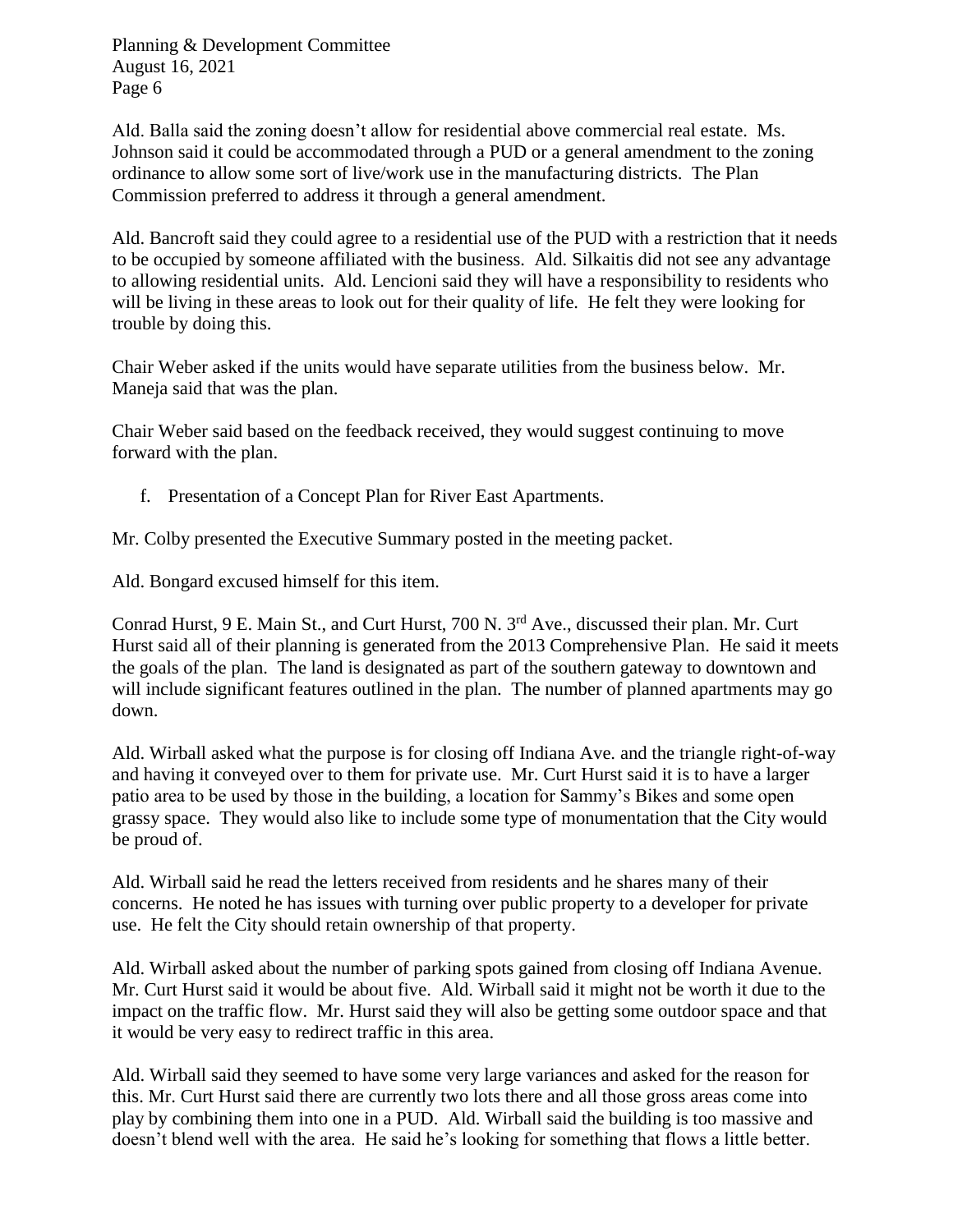Ald. Payleitner said she's fine with the land use and mixed use, but would appreciate anything that can be done to diminish the height and bulkiness of the building. She said she appreciates that the developers speak to the intention of the comprehensive plan. She would be okay with conveying the City property, but would like to see the traffic study first.

Ald. Bancroft said he was less concerned with the mass scale and more interested in the final architecture.

Ald. Silkaitis said he needed more justification for conveying the property to them. He needs to know how the residents would benefit from this. He also noted the building is too tall and too wide and would like to see it shrink.

Ald. Lencioni said he appreciates how the developer is listening to what the community is saying and trying to find the right ways to make reasonable accommodations.

Ald. Pietryla would like something at this site, but noted he still has some concerns regarding the traffic. He's fine with the PUD and the use.

Chair Weber asked that they are mindful of being the southern gateway and to consider having a gradual rise into town. He likes that they are trying to incorporate the use of the river a bit more and that they are reusing the footprint of the current building. He asked if there were any plans to do something with the overhead utility lines. Mr. Curt Hurst said they are advocating to take them down.

The following residents were present and expressed their concerns with this project.

Diane Thornton, 802 S. 10<sup>th</sup> Avenue

- Narrowing Riverside people won't slow down.
- Too high.
- Bad idea to grant property to a developer with no return.
- Not enough parking as it is now. This will add more residents and even less parking.

Martha Gass, 211 S. 3rd Avenue

- Proposal is ugly and greedy.
- Request they stay within zoning requirements.
- Doesn't blend with anything within several neighboring blocks.
- Parking spots nothing proposed to replace the five spots they are getting.
- Restrict retail space to prevent a bar or restaurant on this site.
- Residents currently have sewer back-up issues the development will add to these issues.
- Urge developer to limit space to two-story row houses.

Mark Shulski, Wyngate Road

- Not beautification of the City; it's revenue for developer.
- City Council should go out and talk to residents and come up with a solution that works for all.
- Having 50 ft. building will hurt property values.